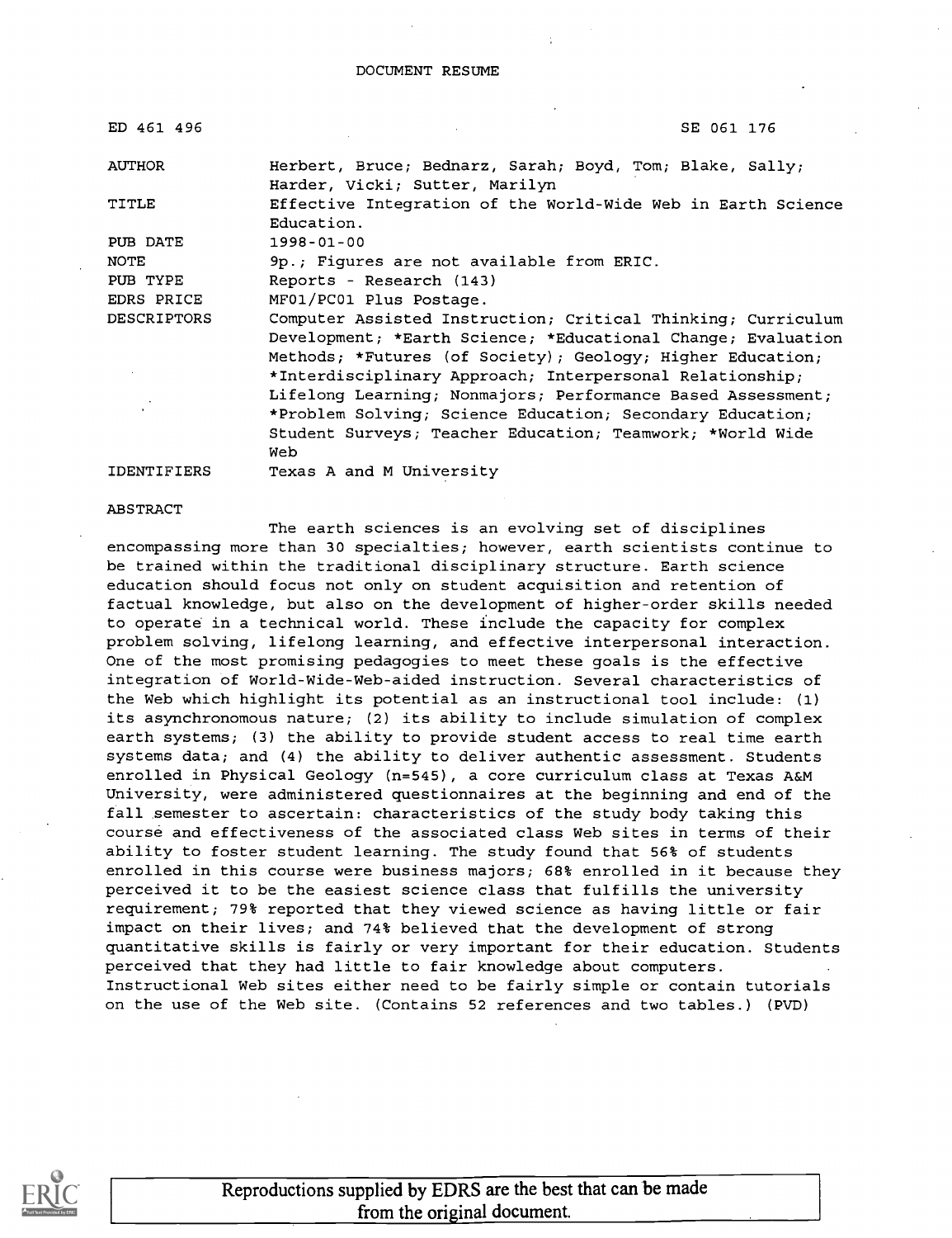PERMISSION TO REPRODUCE AND DISSEMINATE THIS MATERIAL HAS **BEEN GRANTED BY** 

TO THE EDUCATIONAL RESOURCES INFORMATION CENTER (ERIC)

U S. DEPARTMENT OF EDUCATION Office of Educational Research and Improvement EDUCATIONAL RESOURCES INFORMATION CENTER (ERIC) This document has been reproduced as ?eeved from the person or organization originating it.

Minor changes have been made to improve reproduction quality.

Points of view or opinions stated in this<br>document do not necessarily represent<br>official OERI position or policy.

# Effective Integration of the World-Wide Web in Earth Science Education

by

Bruce Herbert Sarah Bednarz Tom Boyd Sally Blake Vicki Harder Marilyn Sutter

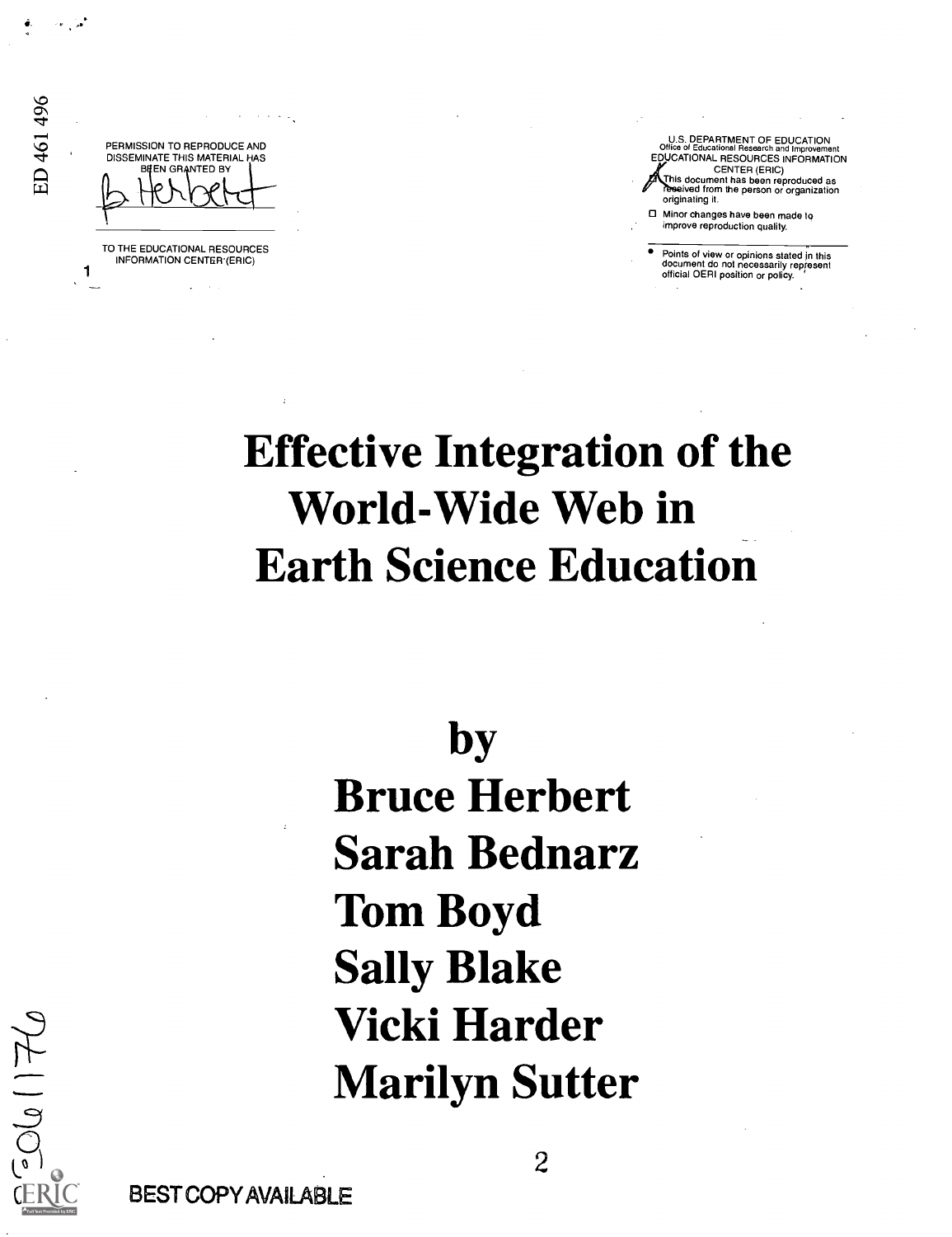## Effective Integration of the World-Wide Web in Earth Science Education

Bruce Herbert<sup>1</sup>, Sarah Bednarz<sup>1</sup>, Tom Boyd<sup>2</sup>, Sally Blake<sup>3</sup>, Vicki Harder<sup>3</sup>, and Marilyn Sutter<sup>4</sup>

<sup>1</sup> Texas A&M University; <sup>3</sup> University of Texas, El Paso; <sup>2</sup> Colorado School of Mines, and <sup>4</sup> American Geological Institute

> Earth science education not only needs to focus on student acquisition and retention of factual knowledge, but also on the development of higher-order skills needed to operate in a technical world. These skills include the capacity for critical thinking and complex problem solving, lifelong learning, and effective interpersonal interaction and teamwork. One of the most promising pedogogies to meet these goals is the effective integration of WWW-aided instruction in earth science education.

The Earth sciences is an evolving set of disciplines encompassing more than thirty specialties, each with its own arcane language and culture. While Earth scientists have a greater appreciation of the connectedness between different Earth systems such as the ocean, atmosphere, and terrestrial systems, they continue to be trained within the traditional disciplinary structure. Earth scientists are now being asked to solve complex, multidisciplinary problems in areas that often cut across disciplinary boundaries such as global climate change, resource exploitation, hazard mitigation, waste management, geotechnical engineering, groundwater development and environmental monitoring. As a result of the interdisciplinary nature of these issues, multidisciplinary Earth-science teams have become the operating norm in many Earth science industries [Posnick, 1989; Satter and Shaw, 1997]. Therefore, there is a gap between the academic structure that trains most Earth scientists and the characteristics of the systems and problems that these scientists study.

The lay public must also contend with complex issues surrounding the interrelationships of Earth systems and human society. The key to the development and implementation of acceptable and effective solutions to Earth-systems related problems lies in the development of an active and knowledgeable lay public, thus educators at both the secondary and university level must effectively educate students in these issues. Student education at all levels, of course, is not solely restricted to the acquisition of factual knowledge but also the development of a basic set of higher-order skills needed to operate in an increasingly technical world. These skills include the capacity for critical thinking and complex problem solving, lifelong learning, and effective interpersonal interaction and teamwork [Div. Research, Eval. & Comm., 1996].

In order to accomplish these educational goals, particular attention needs to be placed on the education of future Earth science instructors that will teach at the secondary and University level. These instructors need to appreciate the interdisciplinary nature of Earth systems and the complex nature of interactions between the Earth and human society. In addition, they must be able to transfer their knowledge and skills using new teaching methodologies that stress the development of higher order skills in students [Mayer, 1990; NSF, 1990, 1993; Carpenter, 1996].

In response to the issues discussed above, there has been some reform of instructional pedagogy at undergraduate educational institutes teaching Earth science. Many institutions have responded by revamping introductory Earth-science courses to focus on Earth systems [Schneider, 1988; Mayer, 1991a,b, 1995; Suiter, 1991; Fortner et al., 1992]. There has also been an introduction of upper division Earth science classes that address these issues, even though they are generally more focused that introductory classes. These courses are explicitly designed to highlight the interdisciplinary nature of the applied geosciences and address the relevance, and difficulties in using the information supplied by the geosciences in making decisions of economic, environmental, and societal consequence. Outside of these changes though, teaching pedagogy that stresses the development of higher order skills in students has made little inroads in Earth science classes for majors and nonmajors. Hence, Earth-science educators still tend to produce graduates with strong technical backgrounds in narrow specialties and relatively weak skills in critical thinking and complex problem solving, writing, and effective interpersonal interaction and teamwork.

The World-wide Web (WWW) has been incorporated into most sections of Physical Geology (GEOL 101), a large, introductory class in Earth science at Texas A&M. The WWW has the potential to support pedagogical changes in GEOL 101 which promote appreciation of Earth science as well as the development of higher-order skills in students. This paper reports early assessment of the impact of the introduction of the WWW in this class, as well as an evaluation of the characteristics of the students enrolled in the class. This assessment will be used to drive future development of the class Web sites.

## Instructional Technology and Educational Reform

 $0 + 10035$ 

Reform of instructional pedagogy at American educational institutions during the last twenty years has focused on enhancing the higher-order skills of students and meeting the educational needs of underrepresented groups [Means, 1993]. The objectives of the reforms include the development of pedagogy that helps students evolve from passive learners to active learners, and develop the ability to think and write critically, solve complex problems, and work together in teams [Pinet, 1989; Carpenter, 1996; Means, 1993].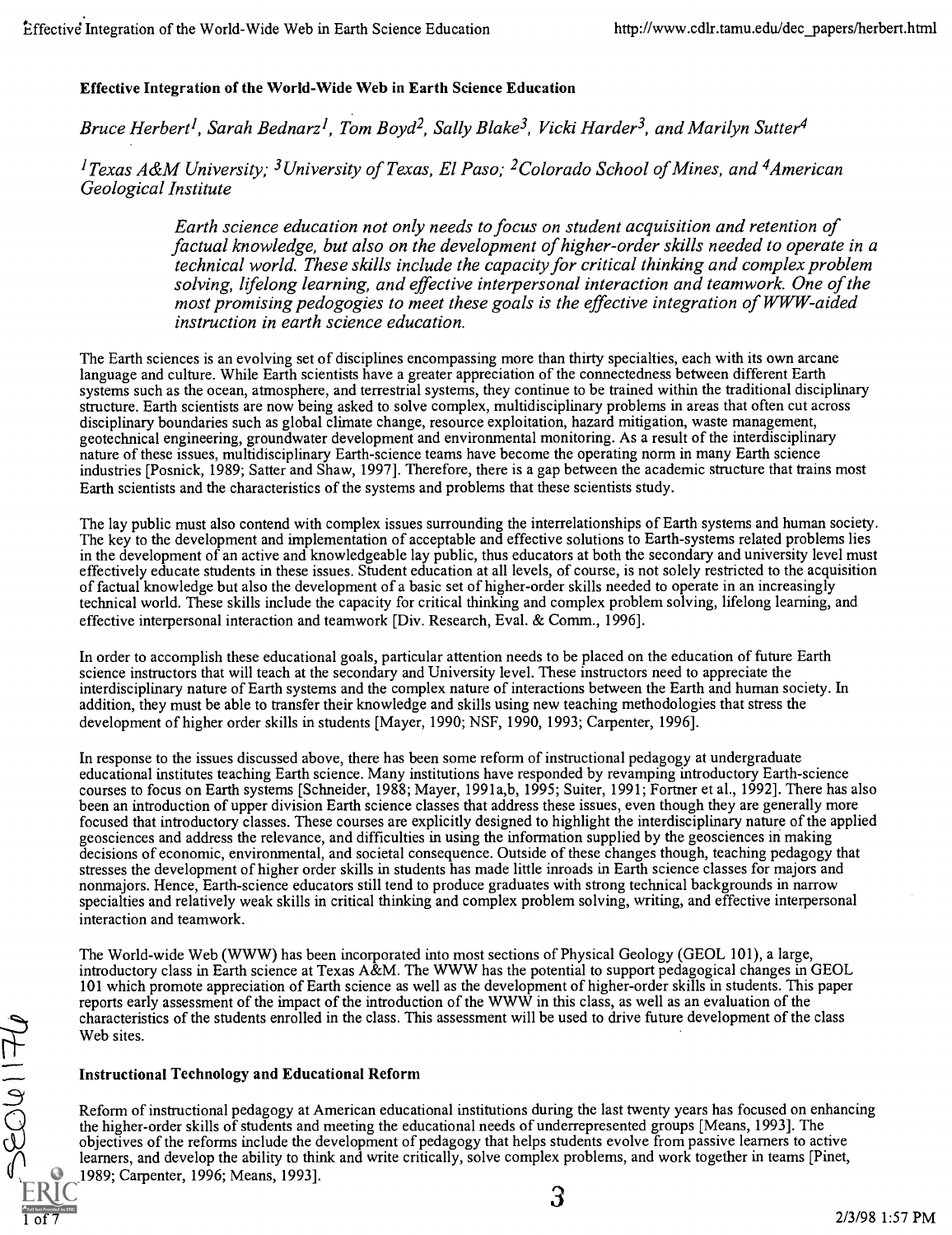1989; Carpenter, 1996; Means, 1993].

The primary theoretical basis for most strategies of curriculum and instruction reform are the tenets of constructivitism, which states that acquisition of higher-order skills of comprehension, reasoning, and subject knowledge is dependent on a student's interaction with content and not through passive transfer of facts and content [Collins et al., 1989; Resnick, 1987; Cheeks, 1992; Saunders, 1992]. A wide range of instructional reform have been suggested, including reducing the importance of lecturing; incorporating more active, hands-on demonstrations and laboratories; and increasing the use of collaborative learning, simulations, open-ended questions and problems, and writing assignments to explore topics [Pinet, 1989; MacDonald et al., 1992; Pavelich and Moore, 1996; Felder, 1996; Niemitz and Potter, 1991; Wright, 1996; Richards et al. 1995; Carpenter, 1996]. The reforms are thought to enhance learning among students of varying learning styles including "second-tier students" and underrepresented groups such as minorities and women [Stice, 1987; Harb et al., 1993; Lin et al., 1996; Tonso, 1996].

In addition, educational reform has also explored different forms of student assessment. The reforms typically focus on decreasing the emphasis on traditional assessment methodologies which tests content knowledge (e.g., algorithmic manipulations, closed-ended questions, and multiple-choice exams) and increasing the use of authentic assessments to test problem solving, critical thinking, and writing [Baker, 1993; Nuhfer, 1996; Niemitz, 1996; Shaeiwitz, 1996]. The new assessment methodologies that have been used in university science and engineering classes include evaluation of student responses to open ended questions and problem formulations, writing assignments, capstone and research projects, and student portfolios [Pavelich and Moore, 1996; Richards et al., 1995; Wright, 1996; Felder, 1996; MacDonald et al., 1992; Badger, 1995; Carpenter, 1996].

Instructional technology, including television, videodisks, computers, and the Internet, has been used to support educational reform for the last 50 years through its ability to create situations where students participate in authentic, complex tasks and support classroom organizational changes [Means, 1993; Anglin, 1995]. Means [1993] reviewed the use of instructional technologies to support educational reform and classified the different used of instructional technology in four different classes: tutorial, exploratory, application, and communication (Table 1).

Unfortunately, the effectiveness of instructional technology in supporting educational reform is mixed [David, 1994]. Successful introductions of technology into educational settings has three general characteristics: (i) technology introduction is based on the tenet that the technology can promote active learning by students, which results in enhanced student understanding and problem-solving skills, (ii) the introduction incorporates support for instructor development, and (iii) the introduction involves a relatively small number of schools or classrooms [David, 1994].

| Category            | <b>Definition</b>                                                                                                                                                                           | <b>Examples</b>                                          |  |
|---------------------|---------------------------------------------------------------------------------------------------------------------------------------------------------------------------------------------|----------------------------------------------------------|--|
| <b>Tutorial</b>     | Information, demos, or simulations in<br>a sequence determined by the system.<br>Tutorial systems may provide for<br>expository learning (the system<br>displays a phenomenon or procedure) | • Computer-assisted instruction<br>(CAI)                 |  |
|                     |                                                                                                                                                                                             | • Instructional television                               |  |
|                     | and practice (the system requires the<br>student to answer or questions or<br>solve problems).                                                                                              | • Some videodisc/ multimedia<br>systems                  |  |
| Exploratory         | Information, laboratories<br>demonstrations, or simulations that<br>are under student control. Some<br>systems provide the context for<br>discovery (or guided discovery) of                | • Microcomputer-based<br>laboratories                    |  |
|                     |                                                                                                                                                                                             | • Microworlds/ simulations                               |  |
|                     | facts, concepts, or procedures.                                                                                                                                                             | • Some videodisc/ multimedia<br>systems                  |  |
| <b>Applications</b> | General-purpose tools for tasks<br>including composition, data analysis,<br>and data visualization.                                                                                         | • Word processing, database and<br>spreadsheets software |  |
|                     |                                                                                                                                                                                             | • Statistical/mathematical<br>modeling and graphing      |  |

Table 1. - Classification of education technologies (taken from [Means, 1993])

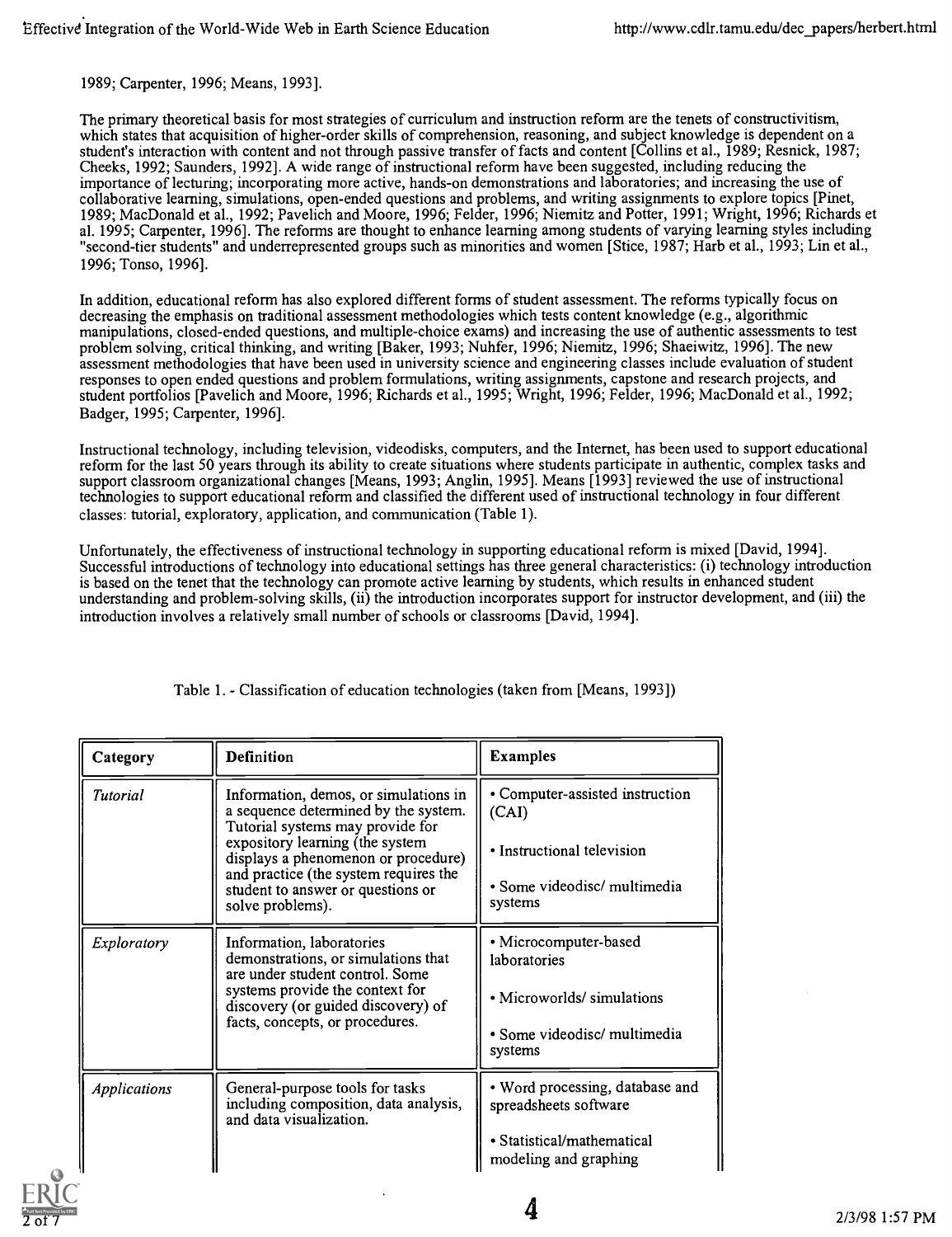|                                                                                                                                                                                          | • Visualization and GIS software |
|------------------------------------------------------------------------------------------------------------------------------------------------------------------------------------------|----------------------------------|
| <i>Commun-ications</i>   Communication Systems that allow<br>groups of teachers and students to<br>send information and data to each<br>other through networks or other<br>technologies. | • Local area networks            |
|                                                                                                                                                                                          | • Wide area networks             |
|                                                                                                                                                                                          | • Interactive distance learning  |

## The World Wide Web as Instructional Technology in Earth Science Education

Research and development of World Wide Web-based instructional materials for Earth science education, as in most other disciplines, has recently emerged as the single most exciting application of instructional technology [Bernie, 1995; Caudron, 1996; Graves, 1996; Neilson and Thomas, 1996]. Many science and engineering disciplines have begun to distribute course materials over the World Wide Web (e.g., engineering [Schwarwalder, 1996], chemistry [Holmes and Warden, 1996], physics [Smith and Taylor, 1995], geology and geophysics [Boyd and Romig, 1997], and K-12 [Reed, 1995]). The same is true of the Earth sciences where the amount of learning material being published on the web has grown explosively. In November of 1996, 375 earth science course resources were being distributed by faculty in nearly 100 universities and colleges (http://www.uh.edu/~jbutler/anon/anonfieldtrips.html). This was up from 75 resources offered by 40 universities in November 1995.

There are several characteristics of the WWW which highlight its potential as a instructional tool for Earth science education including (i) its asynchronous nature, (ii) its robustness in terms of the ability to include simulation of complex Earth systems, (iii) in that the WWW can provide student access to real-time Earth systems data, (iv) and because the WWW can deliver "learner-input centered" or authentic assessment. Interaction with material on the Web is asynchronous due to the hypermedia structure of the WWW. This characteristic allows students to interact with educational materials in a way that best matches their learning style. The nature of software (e.g., JAVA, Visual Basic) available for the Web also allows this medium to be used to explore complex problems through simulation and modeling. This can promote active participation by students as they explore complex Earth phenomena. The Internet and the WWW is uniquely suitable to promote student access to real-time data on Earth processes such as earthquakes, volcanic eruptions, and floods. In fact, the wide proliferation of Earth science data available online from federal agencies including NASA, USGS, NOAA, and the EPA, make the use of the Internet and the WWW in the Earth science classroom particularly promising. The platform independence of educational material distributed over the Web also greatly reduces development time and effort compared to other dissemination methods such as CD-ROM. Finally, because the Internet seems to be increasing in importance in everyday life, the use of the WWW in the classroom promotes the education of technologically-savvy students (e.g., empower student learning).

A radical departure from traditional instruction requires new approaches to evaluation. Traditional assessment grades on a few hours of formal testing without understanding the students' intellectual struggle or any documentation of progress. Grades are assigned based on recall and recognition of facts. In order to determine the depth of student understanding a more learner-centered plan is warranted. A growing movement towards "authentic assessment" is emerging in the field of science education. Authentic assessment has many facets requiring that students demonstrate what they can do by performing tasks that are complex and require production of solutions or products [Darling-Hammond et al., 1996]. These approaches include essay examinations, oral exhibitions and performances in areas such as debating and the arts. They also include individual and group projects requiring analysis, investigation, experimentation, cooperation, and written, oral, or graphic presentations of findings. These approaches, broadly classified as "learner-input centered" or "student-observational centered", can be implemented through the WWW [Regan and Sheppard, 1996].

## Assessment of WWW-based Instruction in the Earth Sciences.

Adapting curriculum and instruction to stress active student participation, cooperative behavior, and exposure to open-ended, authentic problems is generally effective in increasing student interest in science and engineering, as well as developing higher-order skills in critical thinking and problem

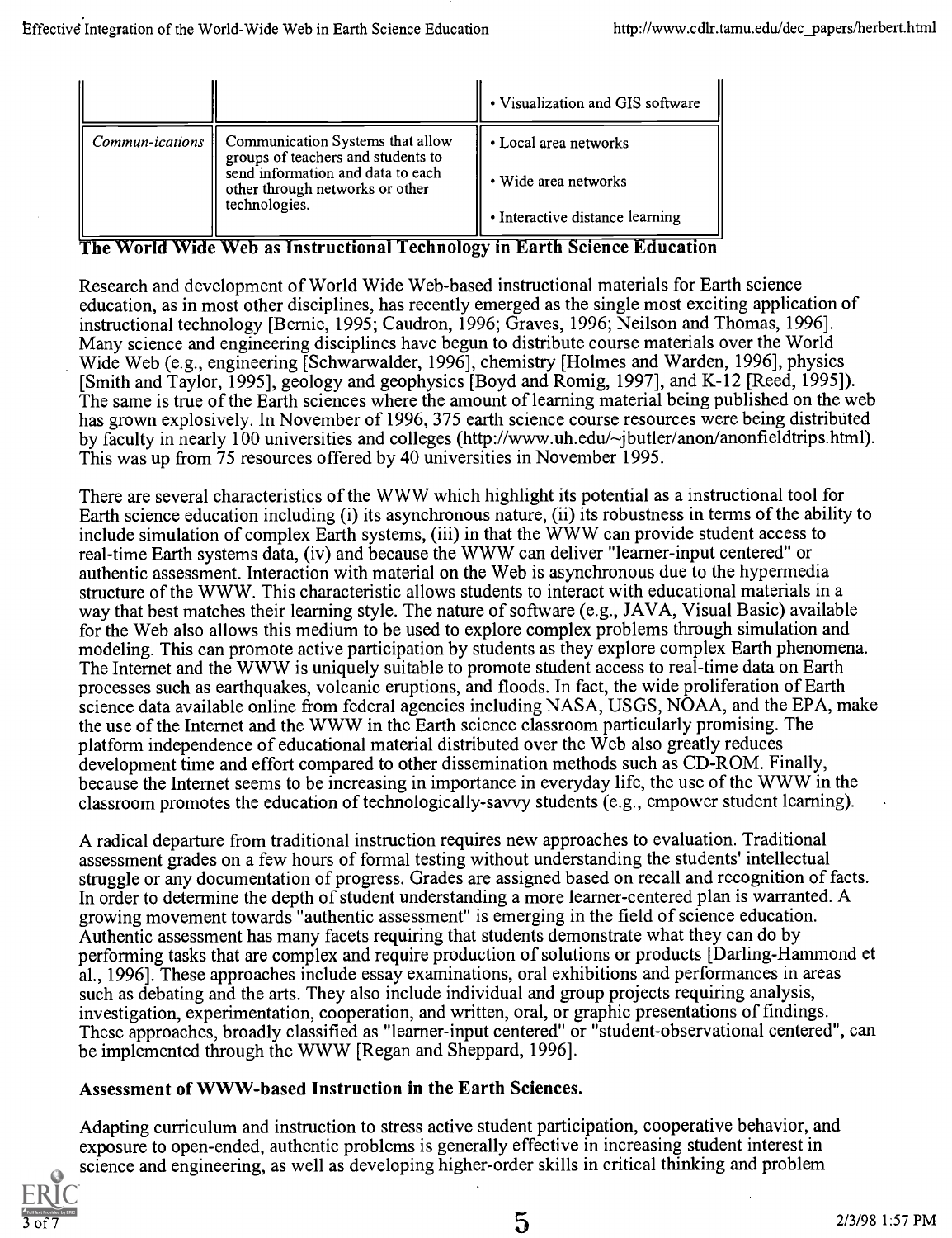science and engineering, as well as developing higher-order skills in critical thinking and problem solving. Pinet [1989] presented anecdotal evidence that active student participation in the development of conceptual models of geologic phenomena led to increase student interest in the Earth sciences and helped develop a "deeper understanding of the intellectual conduct of science". Carpenter [1996] quantified significant increases in content knowledge and commitment to teaching environmental issues of in-service teachers after their participation in an environmental Earth science class which employed a constructivist epistemology and active learning. Researchers at the Colorado School of Mines utilize senior-year capstone classes which provide a series of open-ended questions in engineering to help develop complex thinking and problem solving skills in undergraduates [Olds et al., 1990; Miller and Olds, 1994]. Pavelich and Moore [1996] evaluated the curriculum in terms of its stated goals of enhancing the development of higher-order skills in the undergraduates using hour-long, structured interviews. The authors showed that there was significant development of higher-order skills of the students during their undergraduate education, though the authors felt that the level of student development fell below the levels needed for a professional engineer. Pavelich and Moore [1996] concluded that to enhance student development even further would require adoption of the instructional methodologies used in the capstone classes throughout the curriculum. Instructional models based on active-inductive-cooperative learning in chemistry and chemical engineering have also been shown to be effective in enhancing student performance and interest in these subjects, increasing problem solving skills of students, and building teamwork among students [Wright, 1996; Felder, 1996].

It is reasonable to expect that the adaptation of the types of instructional reforms advocated in the reports above to Web-based delivery will likewise yield important gains in the development of higher-order skills in students, especially when developing their understanding of interdisciplinary issues in Earth science. There is a need to further explore, develop, and assess effective teaching mechanisms designed to strengthen interdisciplinary understanding and the development of higher order skills of target populations [Hannah, 1996], while at the same time not ignoring those end users who have limited available technology or expertise [Huff and Butler, 1996]. Fairly limited research is being conducted to assess the impact of Web-based instruction on learning outcomes. A recent survey of the ERIC educational database uncovered no articles published within the past five years that have assessed web-based learning models.

## WWW-based Instruction in the Earth Sciences at Texas A&M University

Physical Geology (Geology 101) is a first-tier core curriculum science course offered in the College of Geosciences and Maritime Studies. Approximately 2500 students enroll in the course per year to fulfill four hours of their science requirement. For many of these students, this course is their first and last introduction to science at the university level. Web-based instruction has been introduced into most classes of GEOL 101. The class web sites are basically similar in that they provide communication with the instructor through email; class organizational information including syllabi, test grades, and exam schedules; class notes including graphics; several virtual field trips of Texas geology; and links to outside WWW sites of Earth science information and simulations. These features are fairly typical of most Web sites connected with specific classes.

| <b>Class Web Sites</b> | <b>Universal Resource Locators (URLs)</b>               |
|------------------------|---------------------------------------------------------|
| <b>GEOL 101</b>        | http://geoweb.tamu.edu/courses/geol101/chesterf/        |
|                        | http://geoweb.tamu.edu/courses/geol101/chesterj/        |
|                        | http://geoweb.tamu.edu/courses/geol101/grossman/        |
|                        | http://geoweb.tamu.edu/courses/geol101/herbert/geol101/ |

## Table 2. - Physical Geology (GEOL 101) Web sites at Texas A&M University

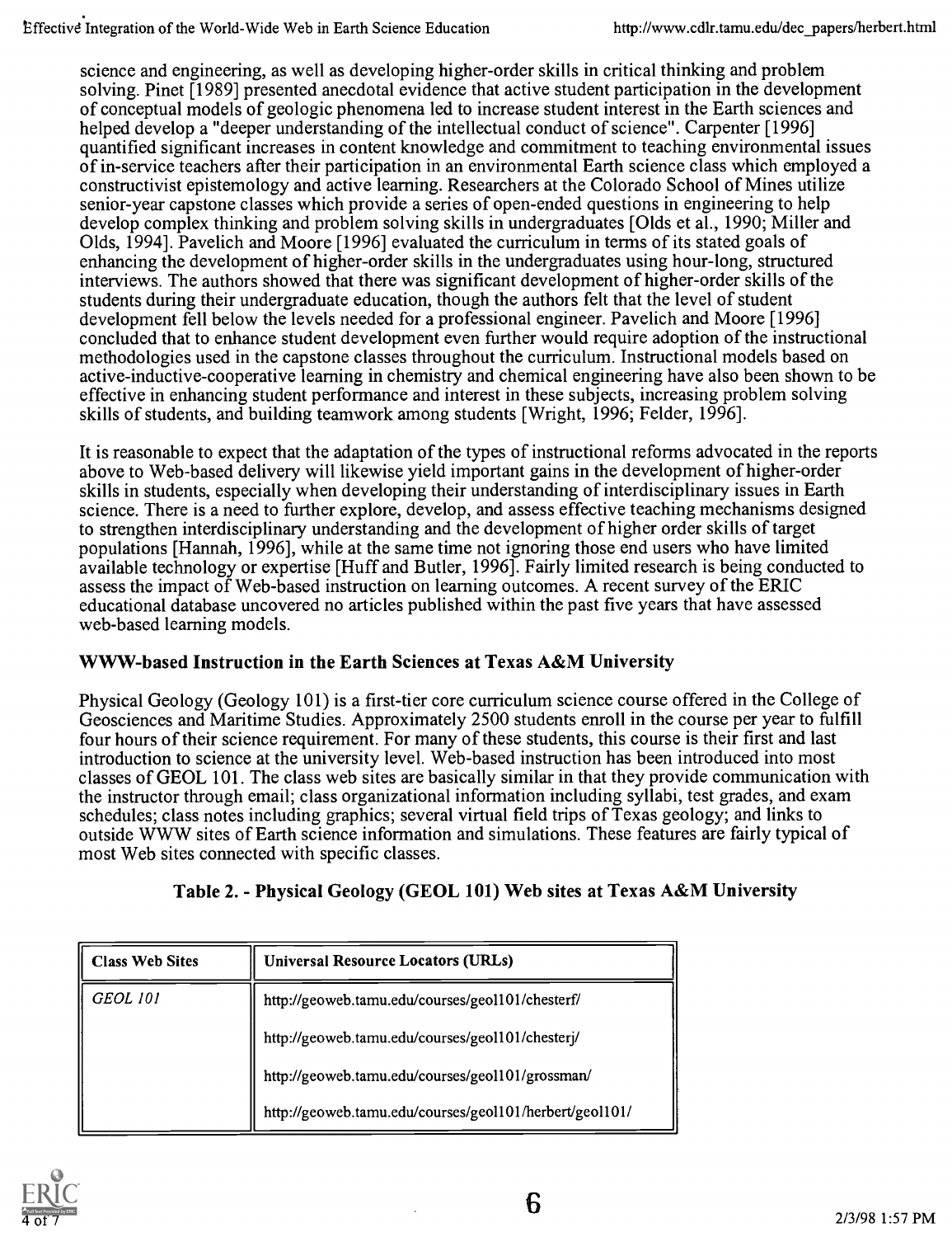**Objectives and Methods** This study will focus on the evaluation of WWW-based instructional materials used in several Physical Geology classes at Texas A&M University. Specifically, the objectives of this study are to (i) characterize the student body enrolled in GEOL 101 at Texas A&M in terms of their demographics, expectations for the course, and initial expertise using computers and the Internet, and (ii) assess the effectiveness of the associated class Web sites in terms of their ability to foster student learning. Students were administered questionnaires at the beginning and end of the Fall semester of 1997. The questionnaires included specific questions on demographics and more general questions where students could record statements concerning their perceptions of the usefulness and frustrations connected with the class Web sites.

Results The students enrolled in Physical Geology, a core curriculum class at Texas A&M, are dominantly female and first-year students (Fig. 1). Nearly 50% of the student are from suburban high schools and 63% of the students own their own computers (Fig. 1).

Of the 545 students responding to the questionnaire at the start of the semester, the preponderance (56%) of students enrolled in Geology 101 are business majors (Fig. 2). These students are generally not very science orientated. Most students (68%) reported that they enrolled in Geology 101 because they perceived it to be the easiest science class that fulfills the university requirement or that the class was recommended to them for this reason. Students (79%) also reported that they viewed science as having little or fair impact on their lives (Fig. 2). . This makes the generation of enthusiasm for the subject problematic for the instructor. Bucking this trend, the students generally (74%) believed that the development of strong quantitative skills is fairly or very important for their education and careers (Fig. 2).

While most 101 students owned their own computers, and all 101 students have access to personal computers through the University, they perceived that they had little to fair knowledge about computers (Fig. 3). Their perceptions concerning their expertise in using the Internet was even lower (Fig. 3). This indicates that instructional Web sites either need to be fairly simple or contain tutorials on the use of the Web site.

## Conclusions

In general, the students enrolled in Physical Geology at Texas A&M have the resources to utilize the WWW in their classes but probably lack the knowledge to gain full benefit of the instructional materials developed through the WWW without additional training. This training could be conducted as self-paced tutorials distributed through the Internet or as labs connected with the class. In order for students such as these to fully utilize the Web for instruction, developers of instructional Web sites will have to pay particular attention to development of clear, understandable sites with easy and consistent navigation and the limited need for more advance technological knowledge by the endusers. These criteria can pose severe difficulty for the average faculty member who wishes to develop advanced instructional Web sites.

Given the call to increase Internet access in American schools [Clinton, 1997], the potential of the Internet and the World-wide Web to support the development of higher-order skills among Earth science students and preservice teachers, and the need for the assessment of the use of the curriculum materials distributed over the Internet, there is a need to for the coordinated development and dissemination of authentic and effective Web-based Earth science curriculum materials by the Earth science community. The overall goal of The GEODE Project (Geoscience Education in an Online Development Environment), a collaborative effort of geoscience and education researchers at the American Geological Institute, Texas A&M University, Colorado School of Mines, and University of Texas-El Paso, is to create a virtual center for Earth science education aimed at providing Web-based curriculum material and expertise to Earth science educators. The structure of the virtual center and the Web-based curriculum materials will be one which fosters active learning, the development of problem-solving skills and critical thinking, and the support of diverse learning styles. Finally, the activity of the virtual center will revolve around the assessment of The GEODE Project using authentic, "learner-input centered" techniques. The structure of the GEODE project is shown in Fig. 4.

Materials developed will be modular in nature, incorporate extensive use of computer simulations and a game-playing pedagogy designed to enhance conceptual understanding, and follow an established template designed to make incorporation of new modules into the project as simple as possible. Community input on the module template will be solicited and the template established, prototype modules will be developed and implemented by each home institution, and assessment done on the results.

## Bibliography

Anglin, G.J. 1995. Instructional Technology: Past, Present & Future. 2nd ed. Libraries Unlimited, Englewood, CO.

Badger, R.L. 1995. Course integration through student research projects in geology. J. Geol. Ed. 43:477-479.

Baker, E. L., O'Neill, H. F., Jr., & Linn, R. L. 1993. Policy and validity prospects for performance-based assessments. Am. Psych. 48:1210-1218.

Bernie, D. 1995. Webquests: A technique for internet-based learning, Distance Learner 1:10-13.



7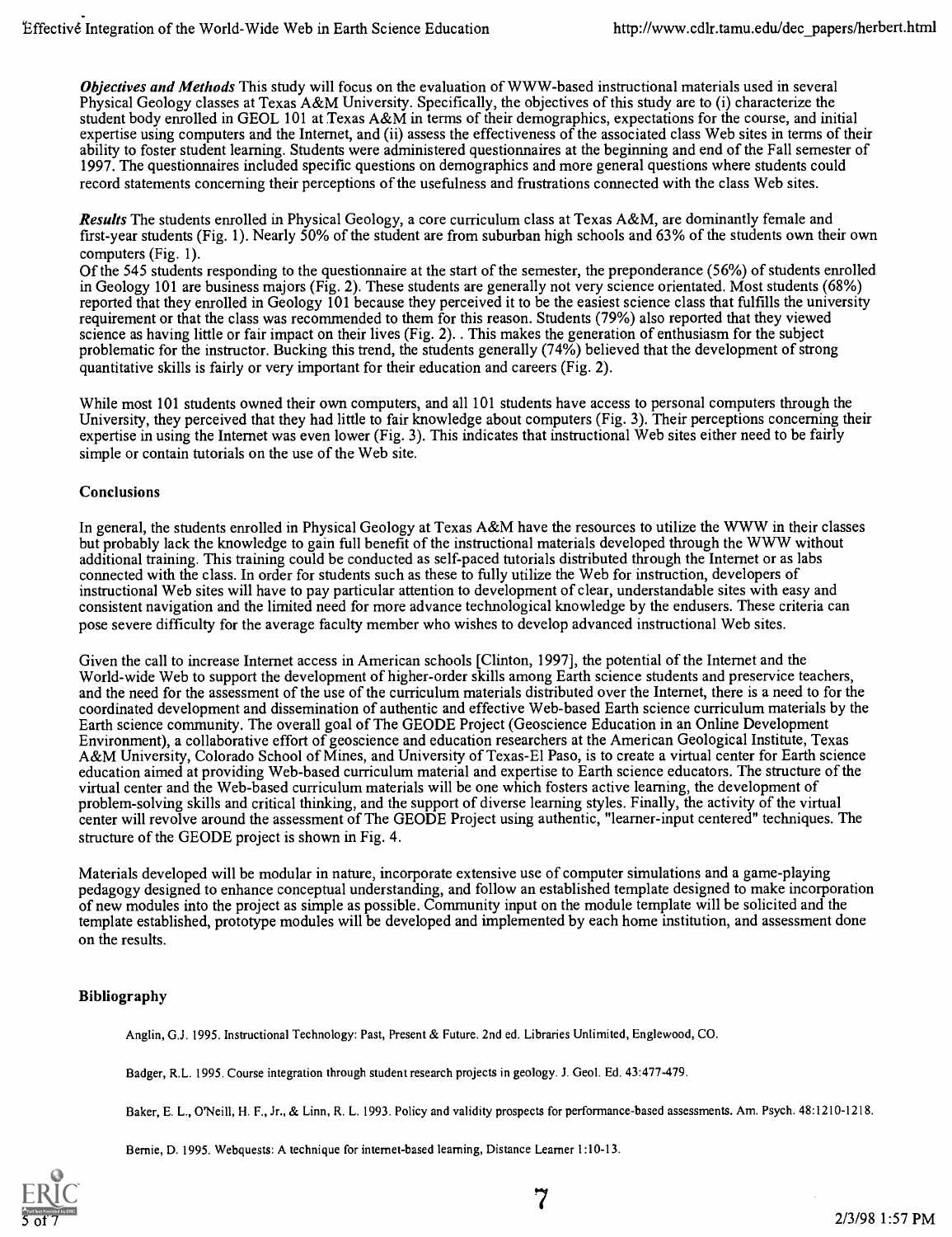Boyd, T. M., and P. R. Romig. 1997. Cross-disciplinary education through the use of interactive case studies, in press, Comput. Geosci.

Carpenter, J.R. 1996. Environmental education for the whole teacher. J. Geosci. Ed. 44:38-44.

Caudron, S. 1996. Wake up to new learning technologies. Training and Development 50:30-35.

Cheeks, D.W. 1992. Thinking constructively about science, technology, and science education. State University of New York Press, Albany, NY.

Clinton, B. 1997. 1997 state of the union address. White House Publications, Washington, D.C.

Collins, A., Brown, J.S., and S.E. Newman. 1989. Cognitive apprenticeship: Teaching the craft of reading, writing, and mathematics. pp. 453- 494. In L.B. Resnick (Ed.), Knowing, learning, and instruction: Essays in honor of Robert Glaser. Erlbaum, Hillsdale, NJ

Darling-Hammond, L., J. Ancess, and B. Falk. 1995. Authentic assessment in action : studies of schools and students at work. Teachers College Press, NY, 283pp.

David, R.J. 1994. Realizing the promise of technology: The need for systemic education reform. In R.J. Anson (ed.) Systemic reform: Perspectives on personalizing education. Office of Educational Research and Development, U.S. Dept. of Education, Washington, D.C.

Division of Research, Evaluation and Communication, Directorate for Education and Human Resources. 1996. The Learning Curve: What We are Discovering about U.S. Science and Mathematics Education. L.E. Suter (Ed.). National Science Foundation, (NSF 96-53) Washington, D.C.

Felder, R.M. 1996. Active-inductive-cooperative learning: An instructional model for chemistry? J. Chem. Ed. 73:832-836.

Fortner, R., and others. 1992. Biological and Earth systems science: A program for the future. Science Teacher 59:32-37.

Graves, W. H. 1996. Why we need internet II. Educom Review 31(5):28-31.

Hannah, J.L. 1996. What NSF expects in project evaluations for educational innovations. J. Geosci. Ed. 44:412-416.

Harb, J.N., S.O. Durrant, and R.E. Terry. 1993. Use of the Kolb learning cycle and the 4MAT system in engineering education. J. Engin. Ed. April, 70-77.

Holmes, C. 0., and J. T. Warden. 1996. The chemical information instructor CIStudio: A worldwide web-based, interactive chemical information course. J. Chem. Ed. 73:325-331.

Huff, W.D., and J.C. Butler. 1996. Another node on the Internet. Comput. Geosci. 22:949-950.

Lin, Q., P. Kirsch, and R. Turner. 1996. Numeric and conceptual understanding and general chemistry at a minority institution. J. Chem. Ed. 73:1003-1005.

MacDonald, R.H., and S.H. Conrad. 1992. Writing assignments augment learning in introductory geology courses. J. Geol. Ed. 40:279-286.

Mayer, V. J. 1990. What every 17-year old should know about planet Earth: The report of a conference of educators and geoscientists. Sci. Ed. 74:155-165.

Mayer, V. J. 1991a. Earth-systems science. A planetary perspective. Science Teacher 58:35-39.

Mayer, V. J. 1991b. Framework for Earth systems education. Science Activities 28:8-9.

Mayer, V. J. 1995. Using the Earth system for integrating science curriculum. Science Education 79:375-391.

Means, B. 1993. Using Technology to Support Educational Reform. Office of Educational Research and Improvement. U.S. Department of Education, Washington, D.C.

Miller, R.L., and B.M. Olds. 1994. A curricular model for introducing students to multidisciplinary senior design. J. Engin. Ed. 83:311-316.

Neilson, 1., and R. Thomas. 1996. Designing educational software as a re-usable resource. Journal of Computer Assisted Learning 12:114-126.

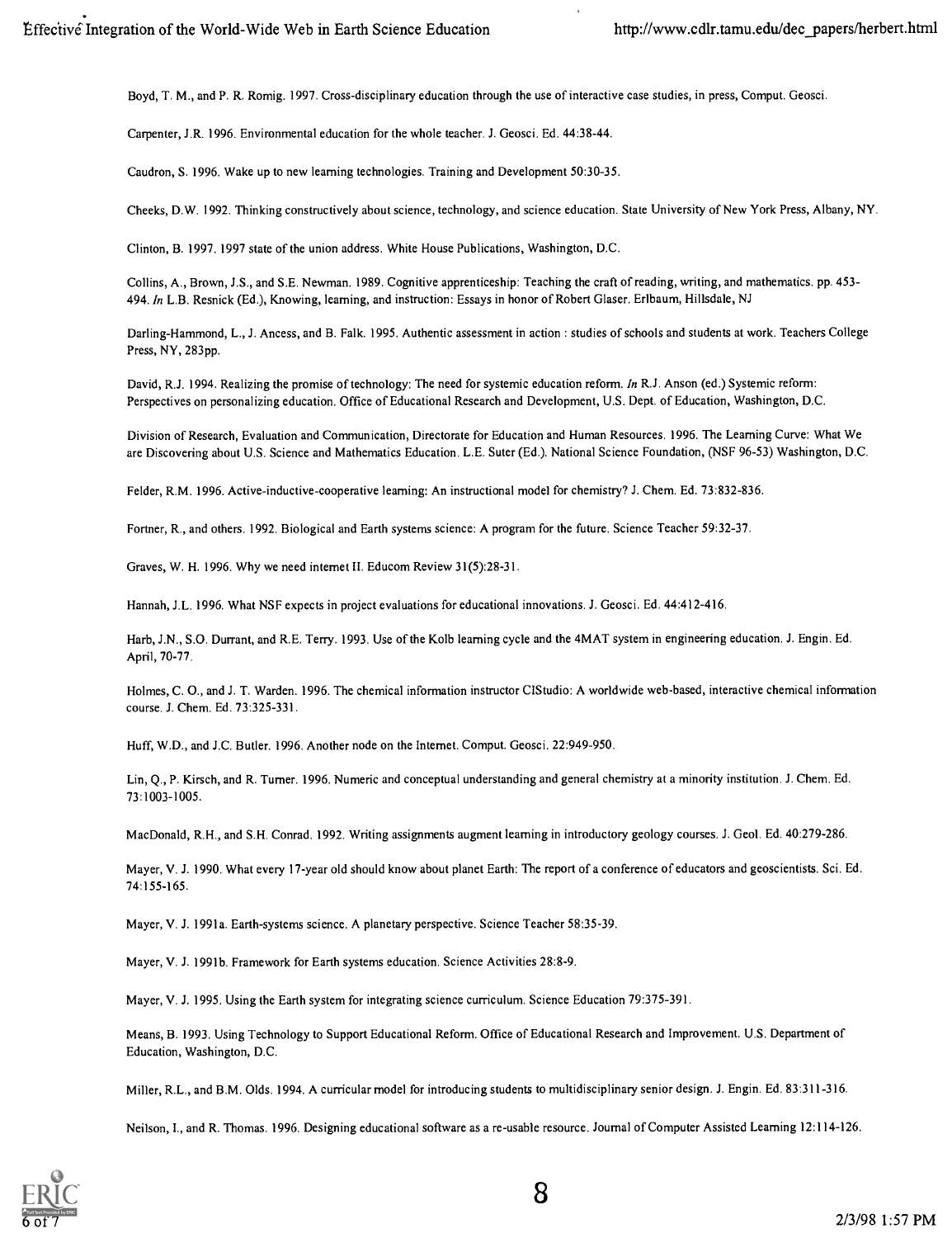Niernitz, J.W. 1996. Preparing geology majors for their future by assessing what works for students and faculty. J. Geosci. Ed. 44:401-407.

Niemitz, J.W., and N. Potter, Jr. 1991. The scientific method and writing in introductory landscape-development laboratories. J. Geol. Ed. 39:190-195.

National Science Foundation, 1990, Report of the NSF Workshop on the Dissemination and transfer of Innovation in Science, Mathematics, and Engineering Education (NSF 91-21), NSF. Washington, DC.

National Science Foundation, 1993, The Role of Faculty from the Scientific Disciplines in the Undergraduate Education of Future Science and Mathematics Teachers - Workshop Proceedings (NSF 93-108), NSF. Washington, DC.

Nuhfer, E.B. 1996. The place of formative evaluations in assessment and ways to reap their benefits. J. Geosci. Ed. 44:385-394.

Olds, B.M., M.J. Pavelich, and F.R. Yeatts. 1990. Teaching the design process to freshman and sophomores. J. Engin. Ed. 80:554-559.

Pavelich, M.J., and W.S. Moore. 1996. Measuring the effect of experimental education using the Perry Model. J. Engin. Ed. October, 287-292.

Pinet, P.R. 1989. Developing models to convey understanding rather than merely knowledge of the methods of science. J. Geol. Ed. 37:332-336.

Posnick, L. 1989. Join the earth team. Science Teacher 56:36-44.

Reed, J. 1995. Learning and the internet: A gentle introduction for K-12 educators. Distance Educator 1:8-11.

Regan, M., and S. Sheppard. 1996. Interactive Multimedia Courseware and Hands-on Learning Experience An Assessment Study. J. Engin. Ed. April, 123-131.

Resnick, L.B. 1987. Education and Learning to Think. National Academy Press. Washington, DC.

Richards, L.C., M. Gorman, W.T. Scherer, and R.D, Landel. 1995. Promoting active learning with cases and instructional modules. J. Eng. Ed. October, 375-381.

Satter, A., and D. Shaw. 1997. Directions in Upstream Training, in press. The Leading Edge.

Saunders, W.L. 1992. The constructivist perspective: Implications and teaching strategies for science. School Sci. & Math. 92:136-141.

Schneider, S. H. 1988. The whole Earth dialogue. Issues in Science and Technology 4:93-99.

Schwartzwalder, R. 1996. Engineering and technical resources on the internet. Online User 2:38-41.

Shaeiwitz, J.A. 1996. Outcomes assessment in engineering education. J. Engin. Ed. July, 239-246.

Smith, R. C., and E. F. Taylor. 1995. Teaching physics on line. American Journal of Physics 63:1090-1096.

Stice, J.E. 1987. Using Kolb's learning cycle to improve student learning. J. Engin. Ed. Feb., 291-296.

Suiter, M. J. 1991. Helping pre-college students explore career options in Earth-systems science. Science Activities 28:34-36.

Tonso, K.L. 1996. Student learning and gender. J. Engin. Ed. April, 143-150.

Wright, J.C. 1996. Authentic learning environrnent in analytical chemistry using cooperative methods and open-ended laboratories in large lecture courses. J. Chem. Ed. 73:827-832.

If you have questions or comments please email Bruce Herbert. herbert@geopsun.tamu.edu